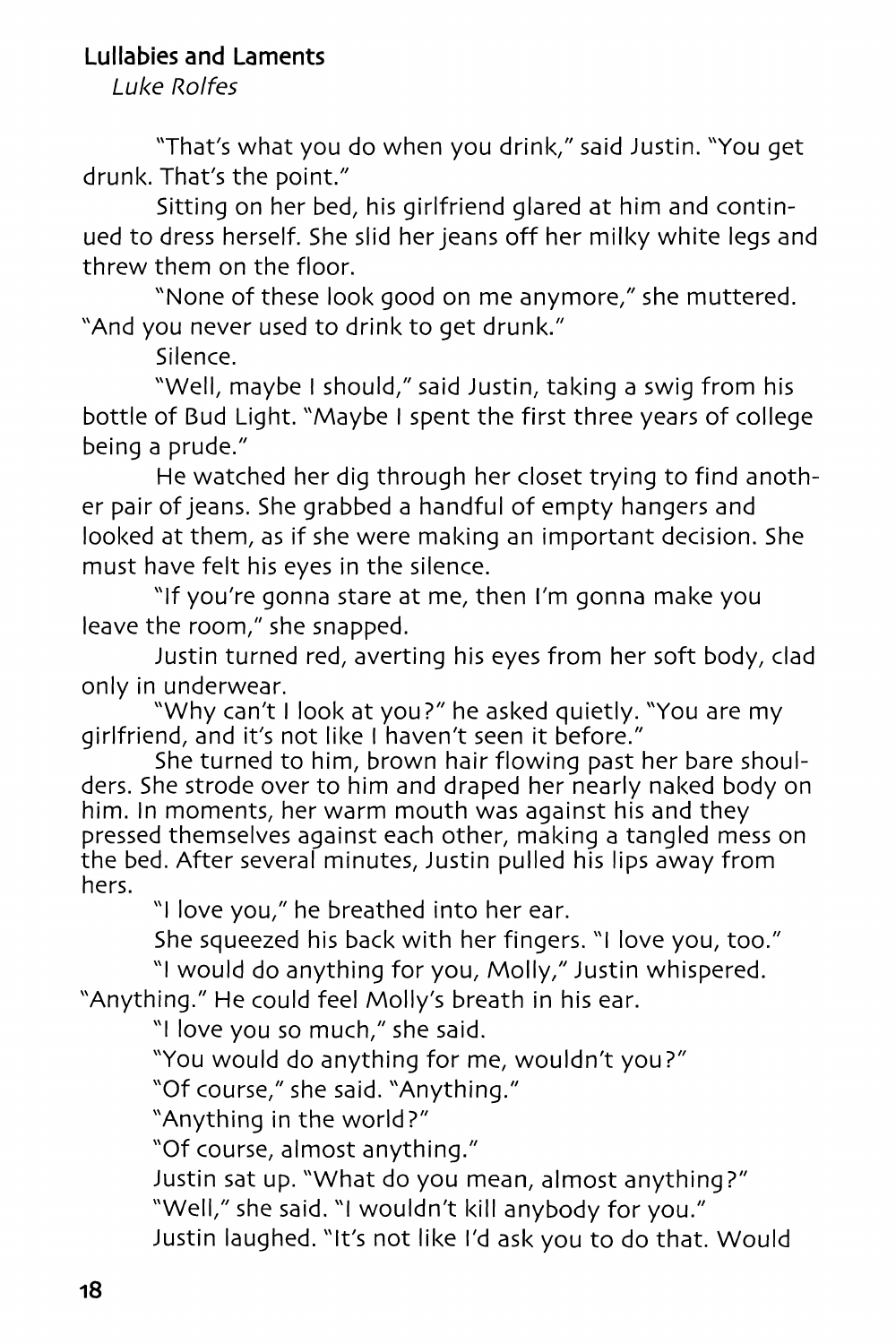you do something for me you hate to do?"

"I don't know... maybe."

"Well, what's something that you hate?"

"Um... I wouldn't walk through campus in a bikini for you. I wouldn't sing for you. I wouldn't skip class for you."

"You'd skip class," Justin told her.

"Yeah, probably," she said, kissing his neck.

"You wouldn't sing to me?"

"No. No way."

"Why not?"

"I hate to sing."

"Whatever," he said. "I can't believe you wouldn't do a simple thing like sing for me."

"Come on," she laughed. "It's not like you want me to."

Justin didn't think it was funny. "Yeah, I would. I'd love it if you sang for me."

"Why?"

"Because you would hate it. It would mean a lot if you did something you hated."

"Well, you'll just have to get over it, then."

"Fine," said Justin. "I see how much you trust me."

Molly sat up and took his hand. "Okay, then, would you not get drunk tonight, because I don't want you to?"

"Hell no."

"What?" she asked. "So you're saying you lied to me?"

"No, I didn't lie to you!"

"You said you'd do anything for me."

"Well, it wasn't a lie at the time, but you made me change my mind."

She pulled away from him, getting off the bed and gathering up her clothes.

"Oh my god," laughed Justin. "Seriously. What am I supposed to say? You wouldn't even sing for me."

"Whatever," she said sliding into a pair of jeans.

"Don't be like that," said Justin. He made a space for her on the bed. "Come back."

"I gotta get ready."

Justin placed a five-dollar bill on the bar. "Give me a shot," he yelled over the music.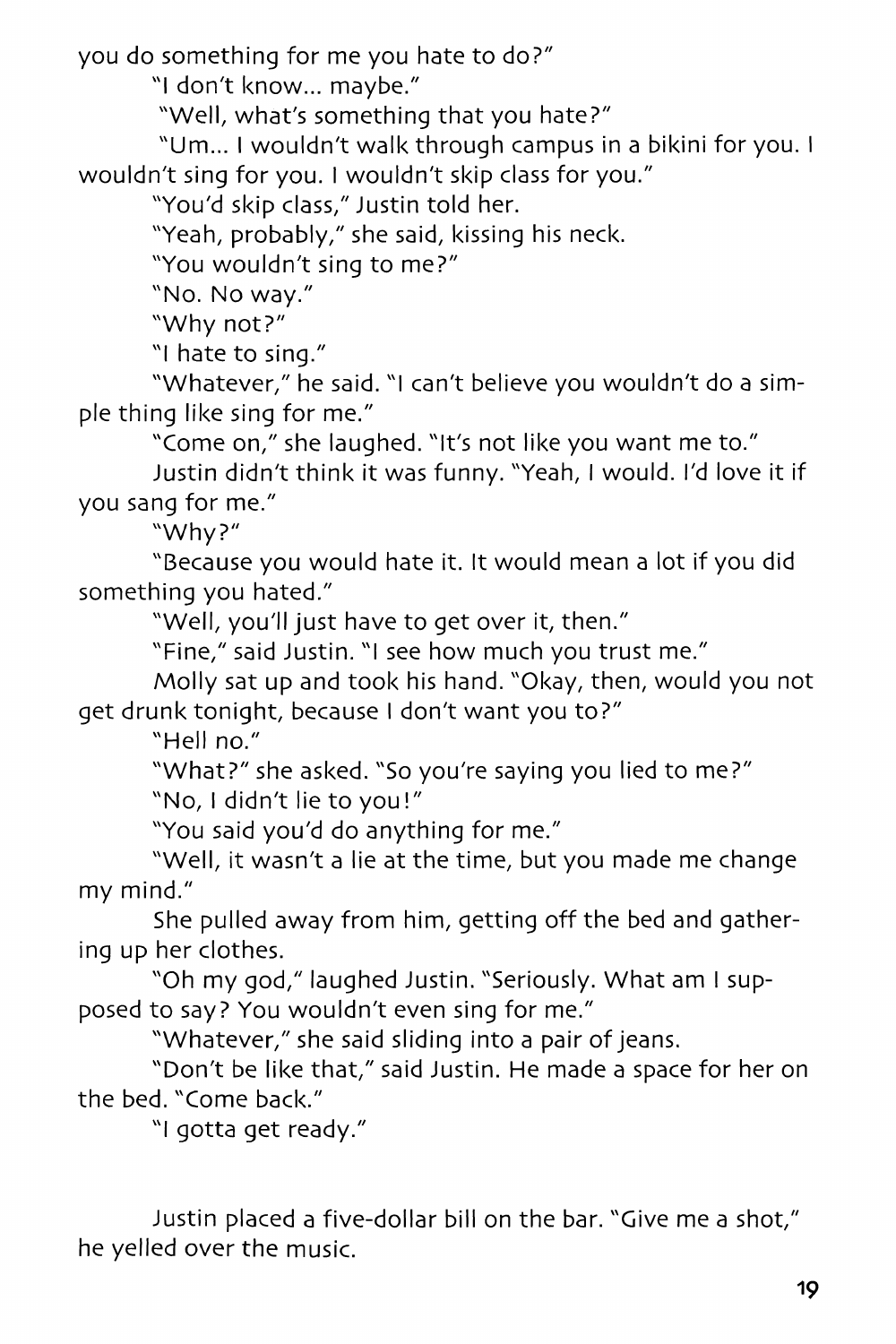The bartender's spiked hair and white dress shirt turned and bent closer to him. "What do you want?"

"A shot. I want a shot."

"What kind?"

"Something that will knock me on my ass."

"You got it." The bartender snapped up the five with two fingers.

Justin felt a hand on his shoulder. He turned to see Molly. "Aren't you gonna dance with me?"

He thought she looked hurt, but he waved her away curtly, not wanting to deal with it. "Go dance," he said. "Dance with your friends."

She gripped his forearm and forced him to look in her eyes.

"Honey," she said. "You've had enough already. No more."

Justin laughed. "Hey," he said. "Just this last one. I already paid for it."

She started to pull him away from the bar.

"No, really," he said. "I'm fine. Just give me five minutes. I'm gonna have one drink and go to the bathroom. Then I'll come dance."

"Promise?"

"Yeah."

Molly did not look convinced; she squeezed his hand and walked away.

The shot burned all the way down.

"Je-SUS," Justin said, wiping his mouth. He reached into his pocket and placed a ten-dollar bill on the bar. "Give me two more."

Justin was gone. Finished. Hit by a liquid semi-truck drunk. He swung his head back and forth at the bar, trying to figure out what it was he was supposed to do. As he set his forehead down on the flat surface he became overwhelmingly inclined to just fall asleep.

"What in the hell," he whispered. "I know... something. Shit."

He motioned for the bartender to come over to him.

"You need another shot?" asked the bartender.

"Nah," said Justin. "Um... I need to ask you... you seen my girlfriend? I can't remember where she went."

"Man, I don't know where your fucking girlfriend is," the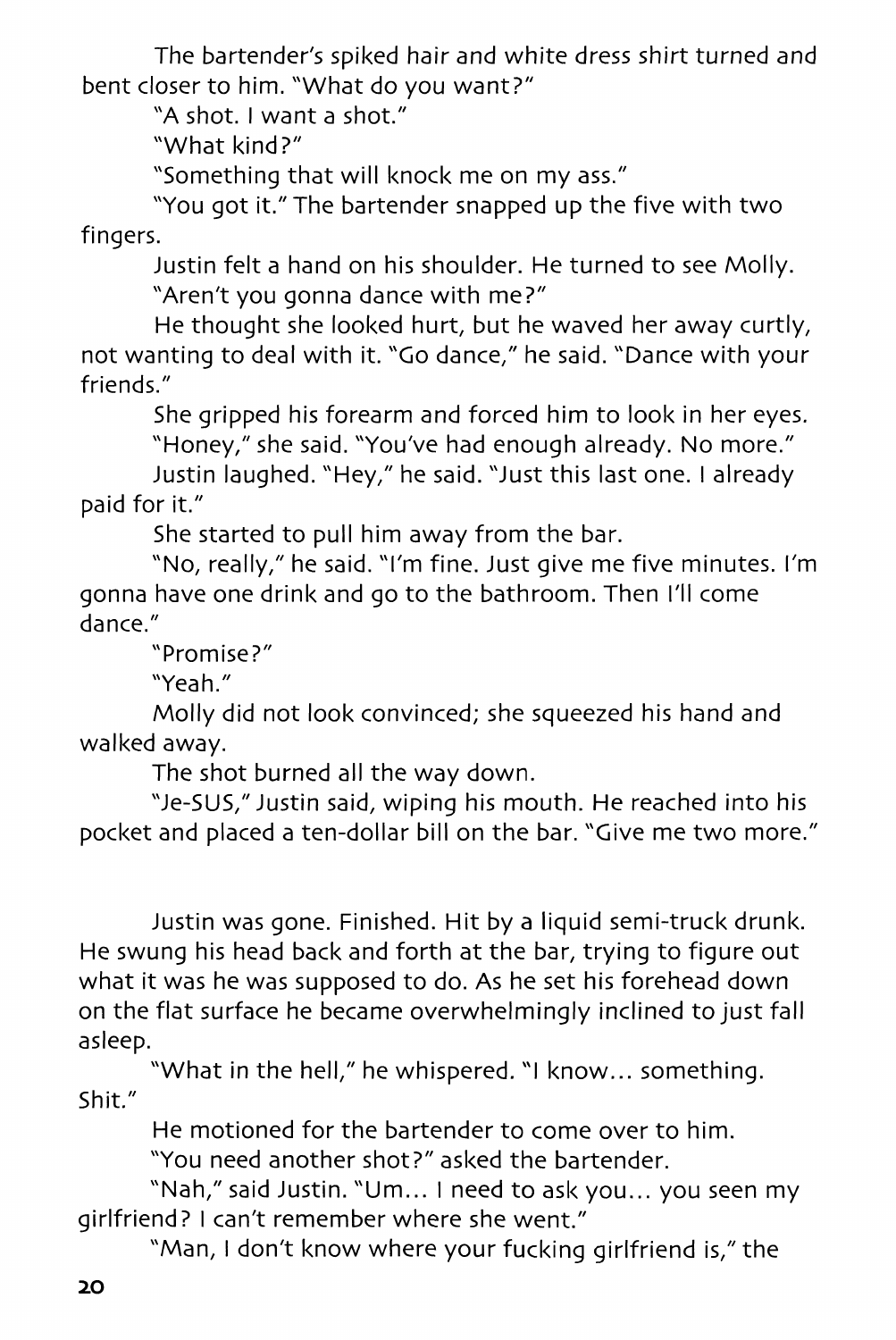bartender said. "She's probably either in line to piss, or she's on the dance floor."

"Oh...shit!" Justin exclaimed. "I knew that. She told me."

The bartender laid his elbows on the counter and leaned forward, eyeing Justin suspiciously. Justin stared back at him with half-closed lids.

"You ain't drivin' tonight, are you, man?"

"Me?" Justin laughed. "Nah, I'd probably get an O.W.I. I think I'm drunk."

"No shit," said the bartender. "Why don't you go find your girl? I'm sure she wants to know where you're at."

Justin nodded fervently. Pushing himself up from his stool, he pointed two fingers at the bartender and smiled. "You, sir," he declared, "you are a good human being. Thank you."

The bartender shook his head."Yeah," he said. "I'm a fucking saint."

A drunk girl staggered up to the counter, throwing herself on Justin's recently vacated stool.

"Give me..."she said. "One of those things, you know. With the coke. And that rum stuff in it. One of those things."

"That's a rum and coke, honey," said the bartender. "And that's four bucks."

Justin tried to walk toward the dance floor. He felt people pressing against him, waitresses running past him. They were moving at the speed of sound, he was sure. Techno music hit him from all directions. The bass thumped his sternum, repeatedly, tried to shake him to bits. Lights came at him from all angles. Attacked him. Flickering on and off. All around him was motion. Then darkness. Motion. Darkness. He rolled his head back and swore softly.

Gazing up at the lights, he momentarily felt himself flowing in the current of a quick river. His body staggered forward, and he almost lost his balance. Throwing his hands on his knees, he took a deep breath. Eyes closed, head back. Swallow. Breathe. Eyes open. He could not help but feel that he had wandered into a dream. Nothing was as it seemed. The world was trying to kill him. Music everywhere. Spinning and confusing him. He moved, needed to find something. Needed to get out. Needed to be somewhere other than here.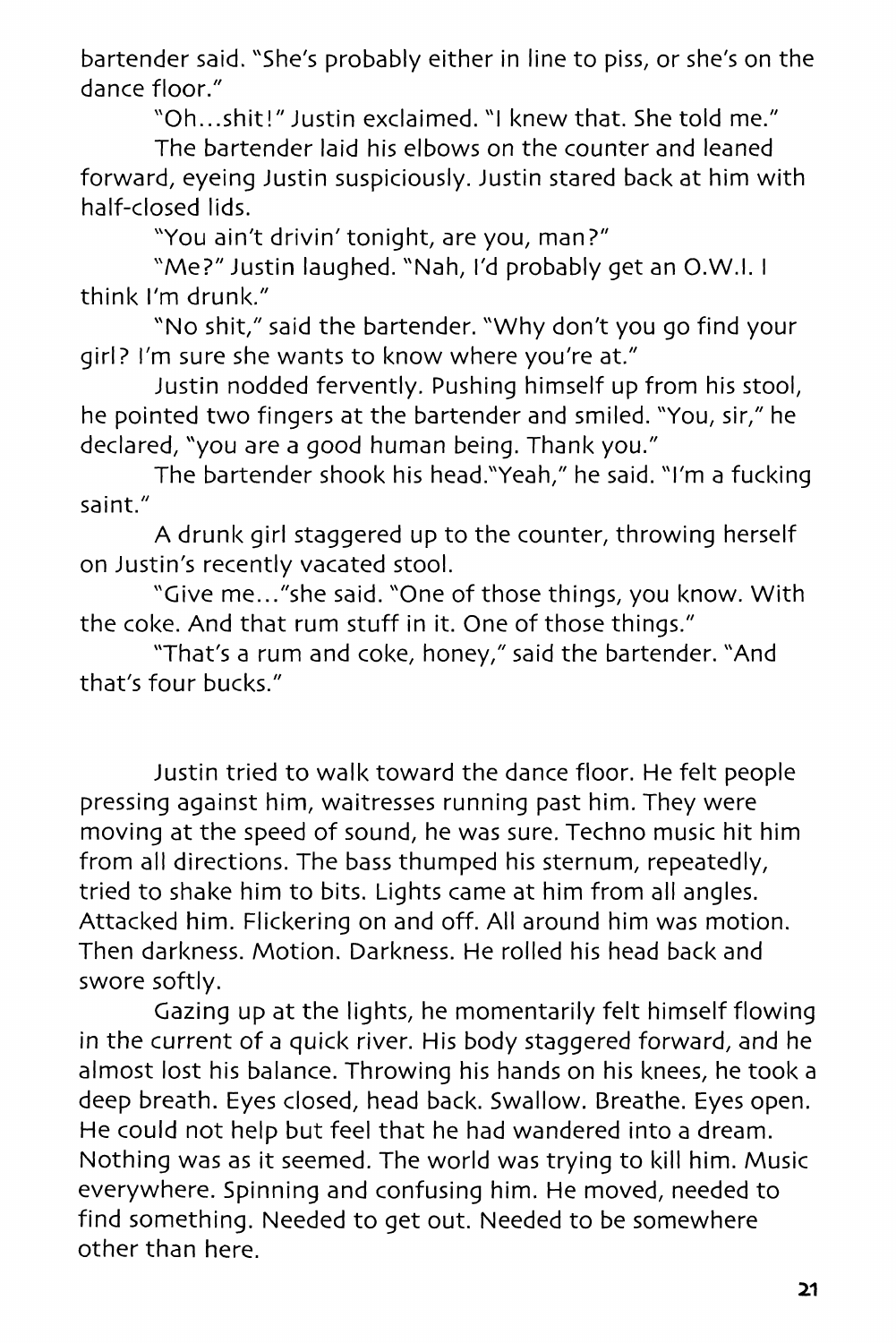Molly was in front of him, on the edge of the dance floor. He saw her now. She had her back to a man. Justin could not see him, but he could see the man's hands placed firmly on his girlfriend's hips, his fingers fondling toward her belly button. They were swaying slowly. Justin could tell that the man's crotch was pressed firmly against her ass, pressing and pressing against her. Over and over again. She was smiling and pressing. Smiling. Pressing. Eating it up. She was smiling and pressing and eating it all up.

"Son of a bitch," Justin said slowly.

Covering the distance to the dancing pair in three giant steps, he grabbed Molly by the arm and yanked her away from her partner.

Molly seemed to take it all in stride. "Justin," she yelled calmly over the music. "I want you to meet Georgie. He works downtown in the hospital."

Georgie smiled and offered his hand. Justin stared at it, furious.

"Bullshit," said Justin. "You're too young to work in a hospital. Who do you think you are, Doogie Howser?"

Georgie laughed. "No, it's true. I swear I really do."

"Well, then. What do you do there, clean bathrooms?"

"I save lives," said Georgie. "You know, I stop people from dying."

As the words left Georgie's mouth, Justin's palms flew forward and hit him in the chest, knocking him back into another dancing couple. "Fuck you!"

Georgie, paying no attention to the people he had just bumped into, came storming forward with face flaming red. "What the fuck is your problem, man?" he yelled, shoving Justin back.

"Shut the fuck up!" Justin tried to push Georgie again. "You think I'm gonna let you dance-fuck my girl right in front of my face?"

They fought. Molly screamed for them to stop over and over again. Strong hands pulled them apart as they swung vainly and repeatedly at each other's heads.

"Let me go," yelled Georgie once they had been wrenched apart and restrained. "I'll kick this fuck head's skinny ass."

"Any time," Justin yelled back. "Any fucking time you want, you son of a bitch."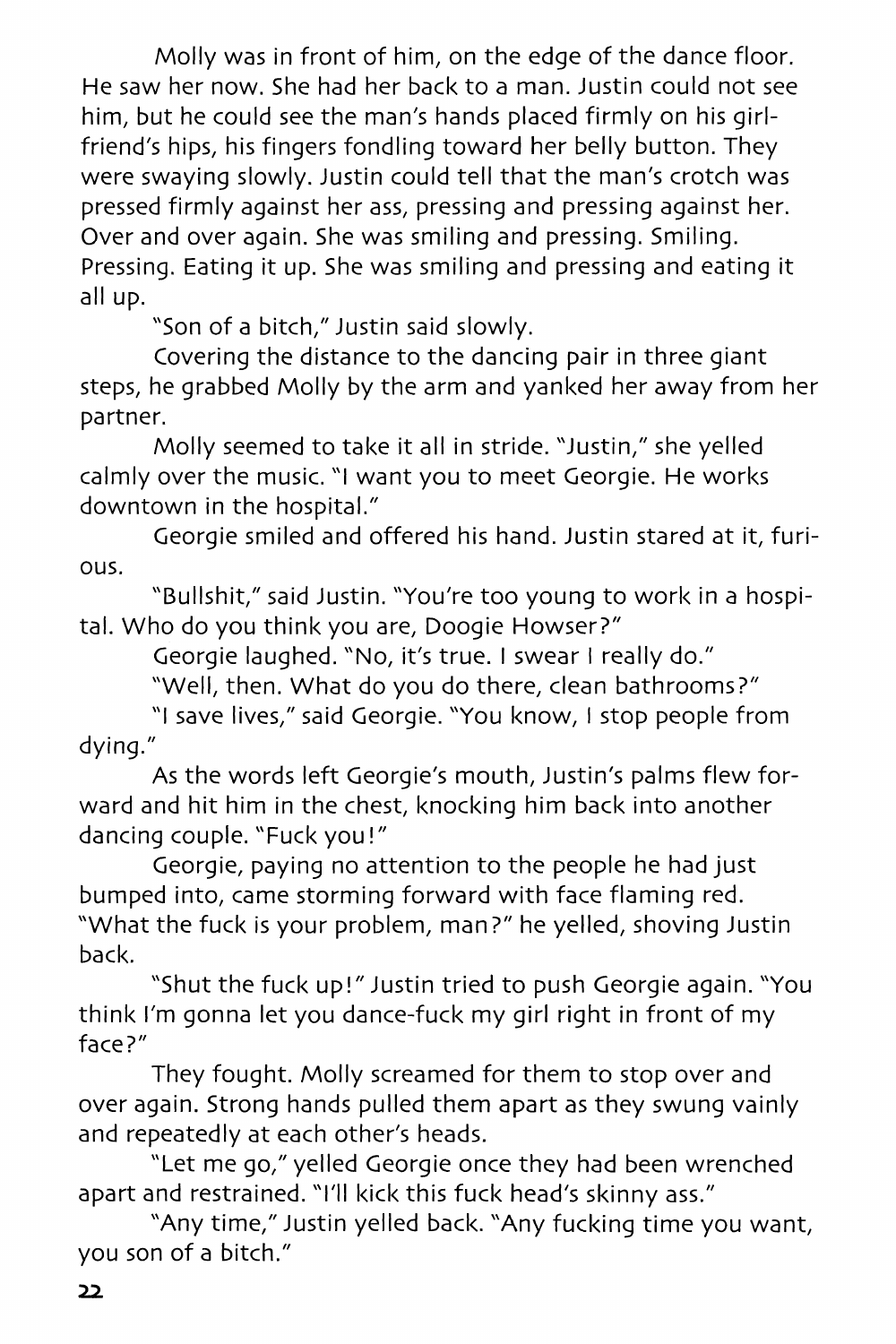The bouncer got ahold of Justin and carried him bodily toward the door. Justin did not stop yelling insults until he was dropped hard on the sidewalk outside. When he hit the concrete, he attempted to spring back to his feet but felt incredibly weak. He just lay there. A large figure stood over him.

"Don't ever come back here," said a deep voice.

It was cold. Justin was alone. There was nobody around to see him lying on the sidewalk in a sad mess. Worthless. After what seemed several minutes, he dragged himself up to a sitting position against the brick wall of the bar. Shivering, he put his face in his hands and rocked back and forth, trying to slow the blood rushing through his head. He just wanted to die or pass out, whichever came first.

He leaned his head against the bricks and let his eyelids fall closed. Behind his eyes he saw colors. Lots and lots of reds. He wished it would rain, rain on him so hard. Thousands upon thousands of tiny wet droplets. They might take the red away. Bring him rest. Clean rest.

"What the hell is wrong with you?" demanded a voice. He looked up. She was pissed.

'Talk to me," Molly said. "Talk to me right now or I'm leaving you here."

Justin's eyes felt so heavy that he let them ease shut. "Why did you let him?" he whispered.

"Let him what? Dance with me?" she asked. "We were just dancing!"

"He was going to try to take you home."

Molly coughed. "Do you think I would have gone with him? Don't you trust me?"

"I don't trust him."

"Answer the question!"

"Fine," sighed Justin. "All I'm going to say is that you showed it off pretty good for him tonight."

"What is that supposed to mean?"

"What do you think it means? It means you were acting like a goddamn slut. How do you expect me to deal with that?"

Molly was crying. Justin could not tell if his words had made her start to cry or made her cry harder. He didn't want to open his eyes.

"Why are you doing this?" she asked. "Are you trying to hurt me? Or have you just become another stupid drunk?"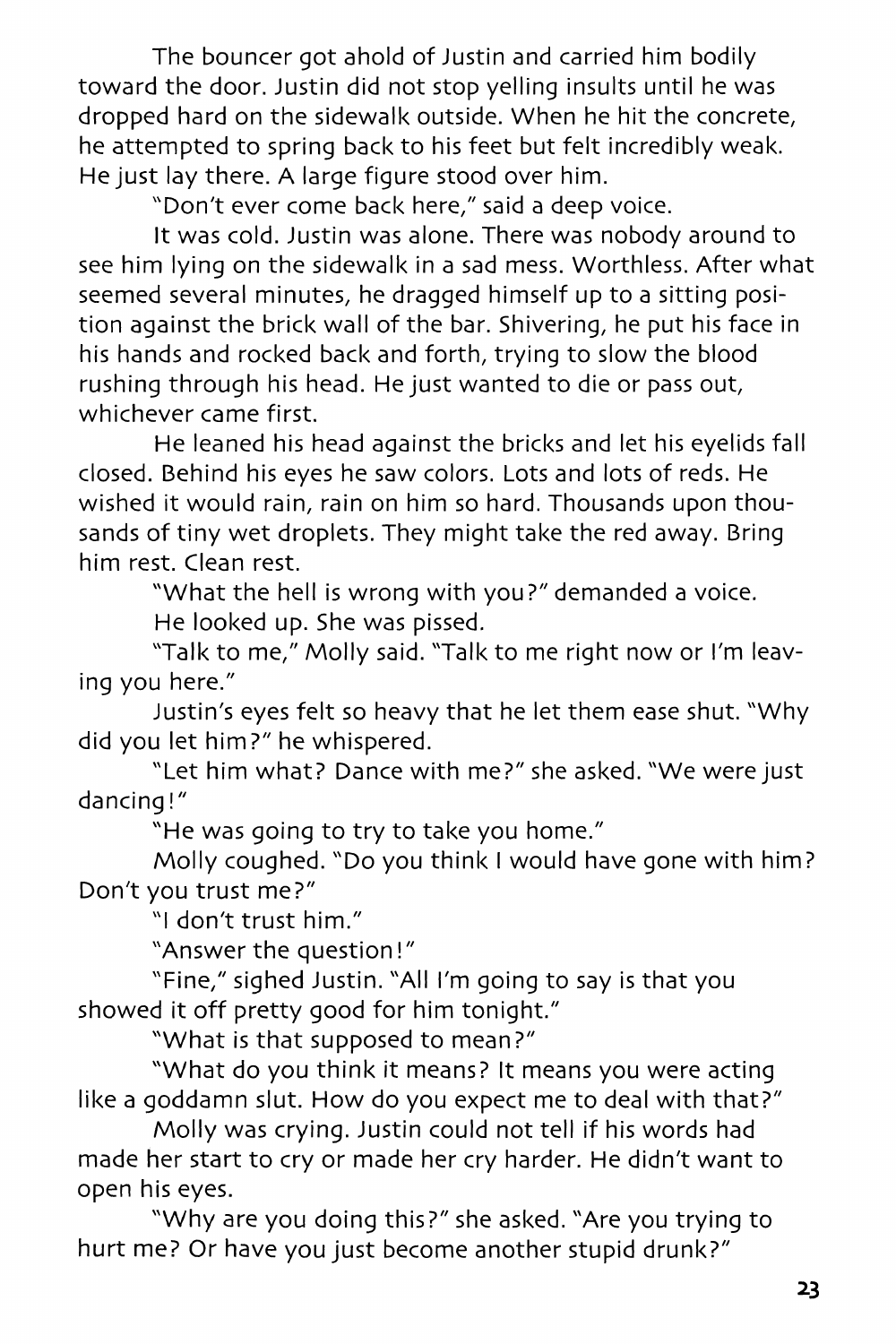"Molly." Justin clenched his fists. "I do not want to get into this right now."

"You are really lucky that I'm in love with you," she snapped. "Otherwise I would have left you here to rot."

Justin leaned back against the bricks, feeling his brain swimming again.

"Are you even listening to me?"

He did not respond and in seconds felt her small hands grab him by the armpits and try to yank him to his feet. He attempted to resist her for a moment but resigned and pushed himself up off the sidewalk. He tried not to look at her, concentrated on standing upright. His head felt like a balanced boulder trying to topple him.

She pushed him toward the window near the entrance of the bar. He staggered forward and groaned.

"Molly, what the hell?"

"Look, Justin," she said. "What do you see?"

He peered through the window, feeling her fingers digging into his arm incessantly.

"Shit, I don't know. A bar."

"No!" she snapped.

"Well, what the hell do you want me to see?"

"Look at yourself."

"Jesus, Molly. Leave me alone. I'm really tired." He tried to walk away, but she jerked him back.

"Look," she ordered. "Tell me what you see."

He glanced at the outline of his reflection in the bar window, then looked down. His head still spun and he closed his eyes, trying to make it stop. "Nothing."

"You don't see anything?"

"No," he said. "Nothing."

She was silent. "You're scaring me," she said finally. "I have no idea who you are right now. The only thing I know is that I want to go home."

Justin waited for her to say something more.

"And you are not sleeping with me tonight," she whispered. "You're sleeping on the floor."

"Okay."

"I'm serious," she said. "The only reason I'm not dropping you off at your apartment is so I can watch you and make sure you don't drown in your own vomit."

"Okay."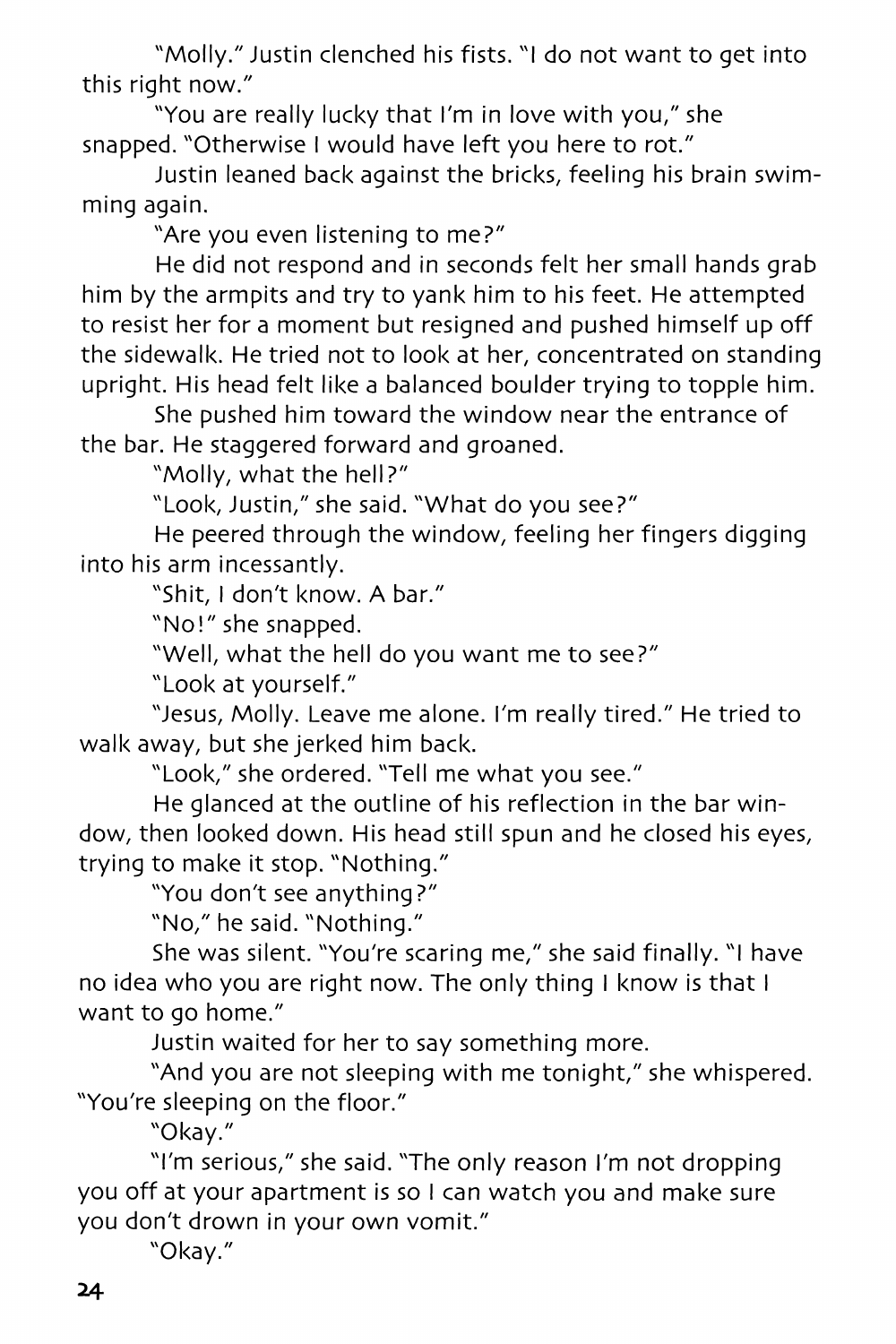"And do not try to talk to me," she said. "I don't want to hear your voice."

"I know/' he said. "I'm pretty sure I'm sorry. I just want this night to be over."

"I don't want your lame apologies right now. I want to go home."

"Okay," he said. "Let's go."

Molly closed the door to her apartment behind Justin. He had not spoken a word on the ride home. When she turned on the kitchen light, he squeezed his bloodshot eyes closed.

"Justin," she said. "Please just go upstairs and go to sleep on my floor."

Not looking at her, he obeyed silently and walked toward the stairwell.

"Hey," she said. "Take one of the blankets from my bed. And a pillow."

He did not answer.

Molly's eyes followed him up the stairs. Rubbing her temples, she wanted to cry again but felt too tired for tears. She got herself a glass of sink-warm water and sat down at the kitchen table. She placed her head on her hands, wanting to stay awake long enough so Justin would be passed out when she went to bed.

Next to her, the little red light on the answering machine flickered persistently. She caught it out of the corner of her eye.

The answering machine beeped and said, "Hi, this is Justin's mom... I got this number from his roommate. He said that he was going to be here tonight... umm, anyway. Could you please tell him, or Justin if you get this, that Dad and I want you to come stay at home tomorrow. We're not mad at you for leaving tonight. We just want to all go to Grandpa's wake together as a family. So, please, just call home when you get this. We'll still be up. Bye."

The answering machine beeped again and the little red light went solid.

Molly opened the door to her room, trying to make as little noise as possible. The floor was empty.

She opened the door wider, the light revealing Justin curled up under all her blankets on the bed. She shook her head. "Figures."